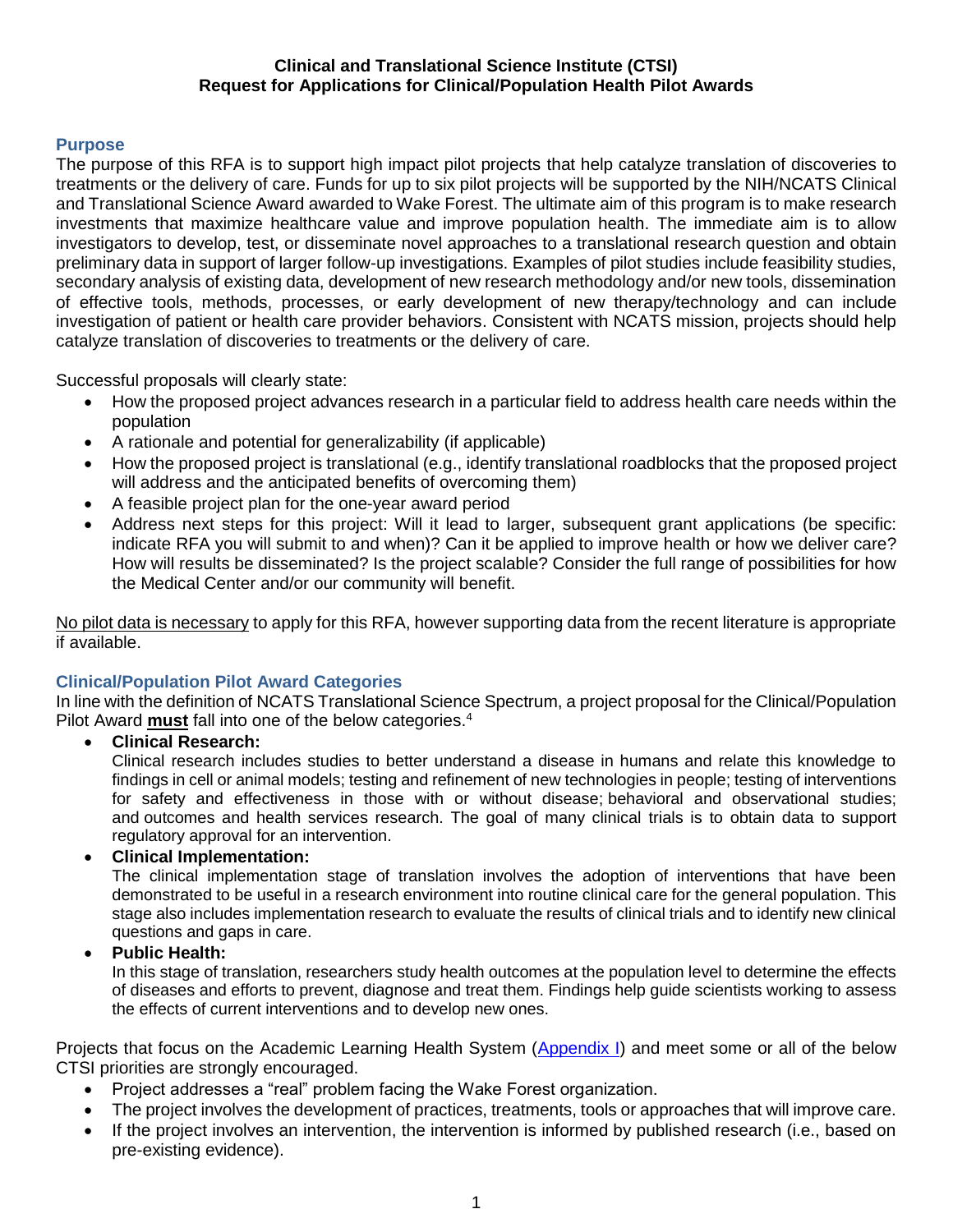- Inclusion of both a skilled researcher and clinician with expertise relevant to the project contributes to designing and implementing the approach used for learning and for testing the intervention.
- The research methods used by the project balance rigor with practicality.
- Results from the research are delivered in a timely/expedited fashion.
- The analysis of clinical data is a central aspect of the project.
- Results from the learning process are disseminated throughout the organization in a manner that leads to better patient care and improved organizational practices and policies.
- Interventions found to be effective through the project are implemented in line with the principles and practices of Implementation Science.

Additionally, Clinical/Population projects are not limited to, but can focus in the following areas:

- Biomedical Informatics [\(Appendix II\)](#page-8-0)
- Health Disparities [\(Appendix III\)](#page-9-0)
- Implementation Science [\(Appendix IV\)](#page-10-0)

### **Funding**

Up to six projects will be funded. Successful pilots will receive up to **\$40,000** in direct costs. All projects must meet the above specifications outlined under "Purpose."

Project final budgets will be based on a complete review of the budget and budget justification. See "Budget Guidelines" below for more details. All funds are to be spent within a one-year project period; due to the restrictions on CTSA funding, no-cost extensions cannot be approved.

**Note that the Center for Biomedical Informatics (WFBMI) is offering a \$10,000 bonus for one of the pilot awards if the proposed project involves informatics researchers, techniques and methods.** This bonus will be awarded to one pilot proposal evaluated as meritorious by CTSI Administrators and the IRSC and additional review by the leadership of the Wake Forest Center for Biomedical Informatics (the resulting pilot award will be in the amount of up to \$50,000).

### **Eligibility**

These awards are open to all faculty with a rank of instructor or higher from Wake Forest (Health Sciences & University) and all CTSI-affiliated institutions with a Wake Forest co-investigator.

Clinician scientists, teams that include both clinicians and basic scientists, interdisciplinary teams that represent a combination of clinicians and basic scientists, adult and pediatric researchers and/or junior and senior investigators are all strongly encouraged to apply.

\*NEW\* The CTSI will allow a Co-PI structure if the PIs include both a skilled researcher and clinician with expertise relevant to the project that contributes to designing and implementing the approach used for learning and for testing the intervention.

#### **Additional Information:**

- Projects already submitted as CTSI or other intramural Pilot Proposals are eligible, but must incorporate reviewer feedback.
- More than one proposal may be submitted per faculty member serving as PI or co-PI, but the faculty member is only eligible to receive one award as either PI or co-PI during a given funding cycle.
- CTSI KL2 scholars whose KL2 funding is active during the pilot project period are not eligible to apply.
- Projects that have been previously funded (or projects with very similar ideas) will not be considered.
- Investigators are limited to two funded CTSI pilots unless special permission is granted in advance of the Letter of Intent submission deadline. Please email Brittney Jackson at [britjack@wakehealth.edu](mailto:britjack@wakehealth.edu) to request permission.
- Investigators with active Ignition Funds remain eligible.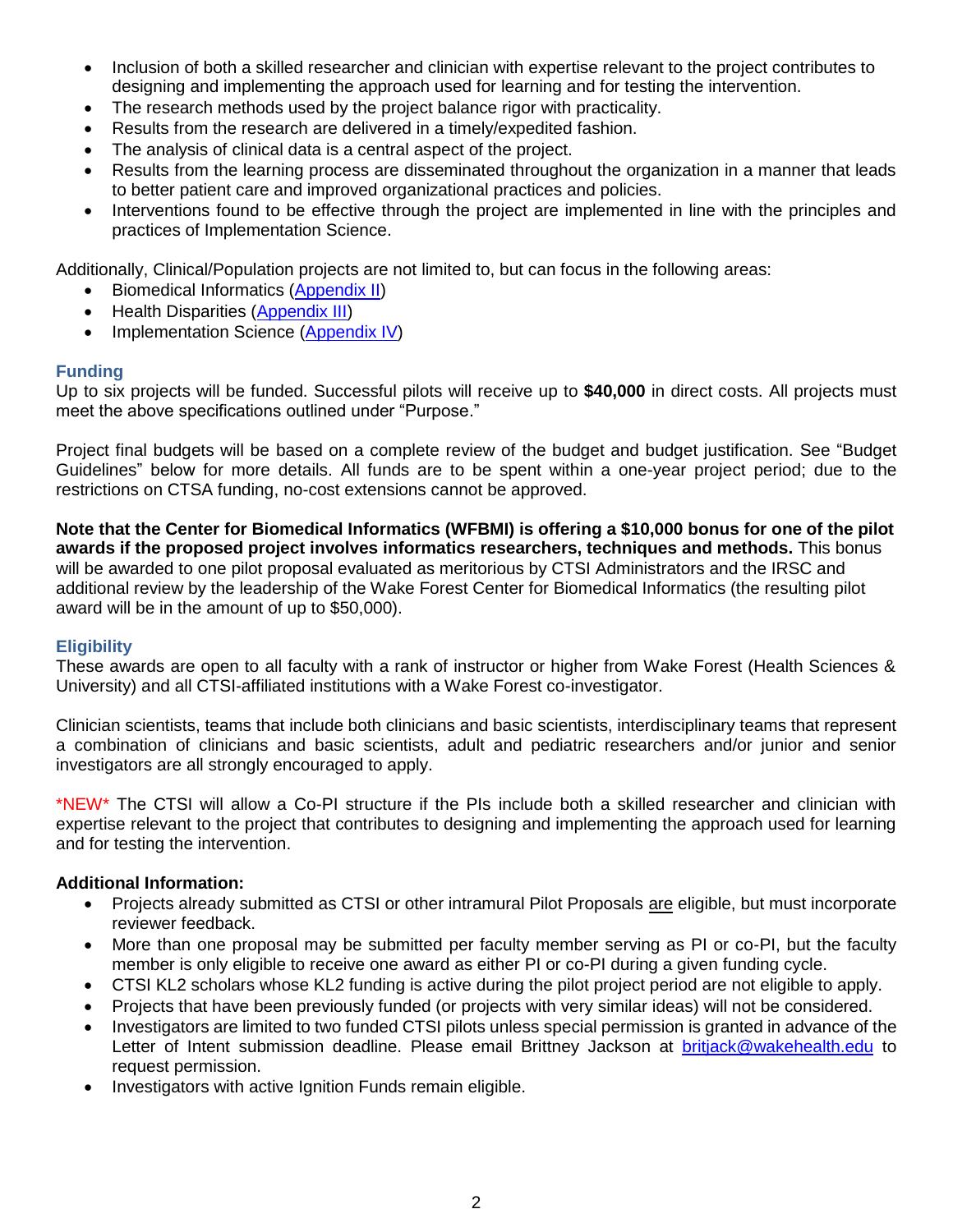**Key Dates**

| <b>Date</b>        | <b>Detail</b>                                                              |
|--------------------|----------------------------------------------------------------------------|
| 10/16/20, 11:59 pm | Letter of Intent (LOI) Deadline                                            |
| 11/13/20           | Investigators Invited for Full Application                                 |
|                    | 12/16/20, 11:59 pm   Full Application Deadline                             |
| 03/10/21           | <b>Selection of Awardees</b>                                               |
| 05/07/21           | If applicable, completed materials sent to NCATS for approval (Appendix V) |
| 07/01/21           | <b>Project Start Date</b>                                                  |
| 06/30/22           | <b>Project End Date</b>                                                    |

# **CTSI Resources Available to Support Investigators**

Several resources are available in the CTSI to help submit a strong application; while they are not required as part of the submission, investigators are highly encouraged to seek out additional assistance. All services can be requested through the [CTSI Service Request](https://redcap.wakehealth.edu/redcap/surveys/?s=M3EEWM34NJ) form.

- **Grant Proposal Editing:** have an expert medical editor review your proposal prior to submission. She will offer suggestions on how to refine your writing and thinking. Your proposal will be edited in "track changes" so that you can easily accept or reject edits (free to everyone).
- **Biostatistical Support:** meet with a statistician to develop your study design, measurement, and statistical analysis plans prior to submission (free to everyone).
- **Research Studio:** meet with a multi-disciplinary panel of experts to work through specific aims, hypotheses, or ways to address the generalizable requirement (free to everyone).
- **CTSI Faculty Consultation:** meet with a CTSI faculty member (clinician, basic scientist, or behavioral scientist) to talk through project ideas or to find research/clinical partners (free to everyone).
- **Informatics:** optimization of the EMR to extract data for research purposes (free or fee-for-service, depending on need).

### **Application Procedure**

# **1. Letter of Intent Deadline: 10/16/20, 11:59 pm**

Letters of Intent (LOI) (2 pages max) require the following:

- A brief abstract, including specific aims
- A clear statement of how the project will overcome translational barriers for results to be generalizable to other populations or disease mechanisms and what makes the project generalizable
- A list of study team members for the proposed project. All team members should have agreed.

The LOI should be submitted through the [ePilot electronic submission system,](https://redcap.wakehealth.edu/redcap/surveys/?s=7PEH4YYJ4K) by the deadline noted above. **Review Criteria and Process for Letters of Intent**

- 1. An Administrative Review will be completed to verify all required components were submitted and formatting guidelines followed (e.g. does not exceed page limit).
- 2. Letters of Intent that pass the Administrative Review are reviewed by Research Executive Council. Reviewers at this stage will be looking for whether proposed projects can help catalyze translation of discoveries to treatments or the delivery of care and to ensure the project is responsive to the RFA.
- 3. An invitation to apply for a full application, or notification if you are not selected, will be communicated via e-mail by 11/13/20.

#### **2. Full Application Deadline: 12/16/20, 11:59 pm**

Investigators invited to apply will receive an e-mail by 11/13/20 with a link to submit a full by **12/16/20. Applications received after 12/16/20 will not be reviewed.** Application instructions are included in the ePilot system and summarized below.

**Applications that do not comply with these guidelines will not be considered for review**.

#### **Format Specifications**

• Arial font and no smaller than 11 point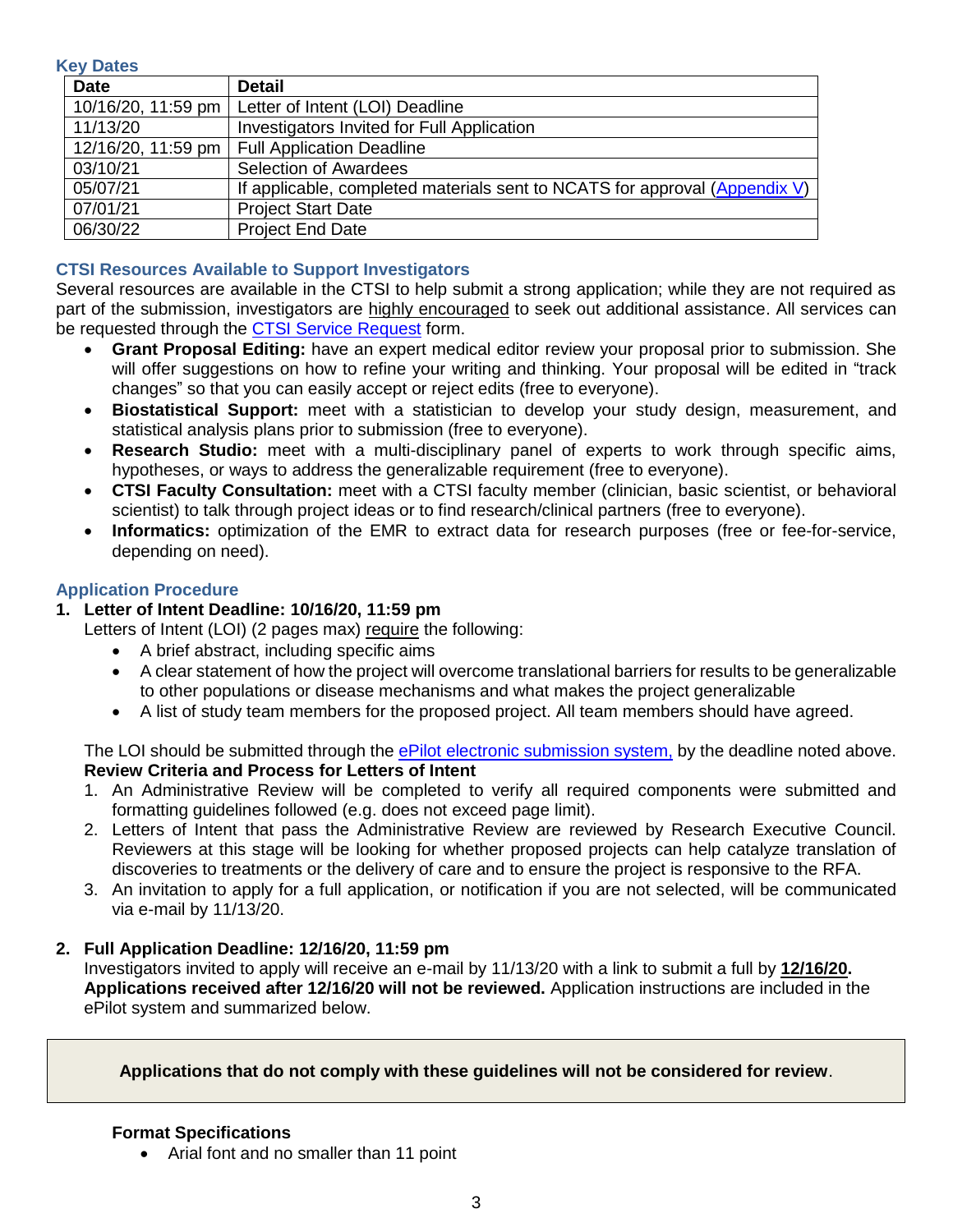- Margins at least 0.5 inches (sides, top and bottom)
- Single-spaced lines
- Consecutively numbered pages

# **Submission/Applicant Information**

- Project Title
- Submitting Principal Investigator, Co-Investigator(s), and other Key Personnel information

# **Abstract** (**300 words max**)

# **Research Strategy** (**6 pages max**, **all items below are required components**)

- Specific Aims
- Research Plan:
	- o Significance
	- o Innovation
	- o Approach
	- o Study Team
- Study milestones and anticipated outcomes (e.g. publication, presentation, grant submission, patent) with timeline (see [Appendix VI](#page-12-0) for examples)

# **References** (**no page limit**)

# **Information Regarding Human Subjects**

Address the following if the project **involves human subjects**.

- IRB Approval Status (please note: IRB approval is not required for full application submission)
- Clinical Trial Classification Questions
	- $\circ$  If your project requires an IND/IDE submission or exemption, please consult with Issis Kelly Pumarol at [ikellypu@wakehealth.edu](mailto:ikellypu@wakehealth.edu) for support and to discussion timelines. The timelines can impact your full project timeline and should be considered in the project plans.
- Protection of Human Subjects
	- o Needs to clearly describe risk, protections, benefits, and importance of the knowledge to be gained by the revised or new activities as discussed in Part II of NIH competing application instructions
- Inclusion Plans for Women, Minorities, and Children, if applicable
- Recruitment and Retention Plan
- Targeted Enrollment Table (using [NIH Targeted Enrollment Table\)](https://wakehealth.sharepoint.com/:x:/r/teams/CTSIWebCollection/Shared%20Documents/Funding/Enrollment%20Table%20Template.xlsx)
- Data and Safety Monitoring Plan (DSMP) and Board (DSMB), if applicable
	- $\circ$  If you are unsure how much safety monitoring your study will need, please contact the CTSI DSMB Administrator, Issis Kelly Pumarol, at [ikellypu@wakehealth.edu.](mailto:ikellypu@wakehealth.edu)

# **Information Regarding Live Vertebrates**

Address the following if the project **involves live vertebrates**.

- IACUC Approval Status (please note: IACUC approval is not required for full application submission)
- IACUC approval will be required (as 'just in time' information) for implementation of projects with live vertebrate animals

# **Budget and Justification** (**budget template plus 1 page justification**)

- Complete the [budget template form](https://wakehealth.sharepoint.com/:x:/r/teams/CTSIWebCollection/Shared%20Documents/CSTI-Public/CTSI%20Pilot%20Budget%20Template.xlsx) and a brief justification for the funds requested. Please explain how other resources may be leveraged to support the project. If the proposed research will be done on more than one campus/institution, please include details in the justification.
- Sub-awards to other institutions are permissible, provided that most of the pilot project's activities and dollars spent occur within WF or one of its affiliates.

# **NIH-style biographical sketch for all Key Personnel**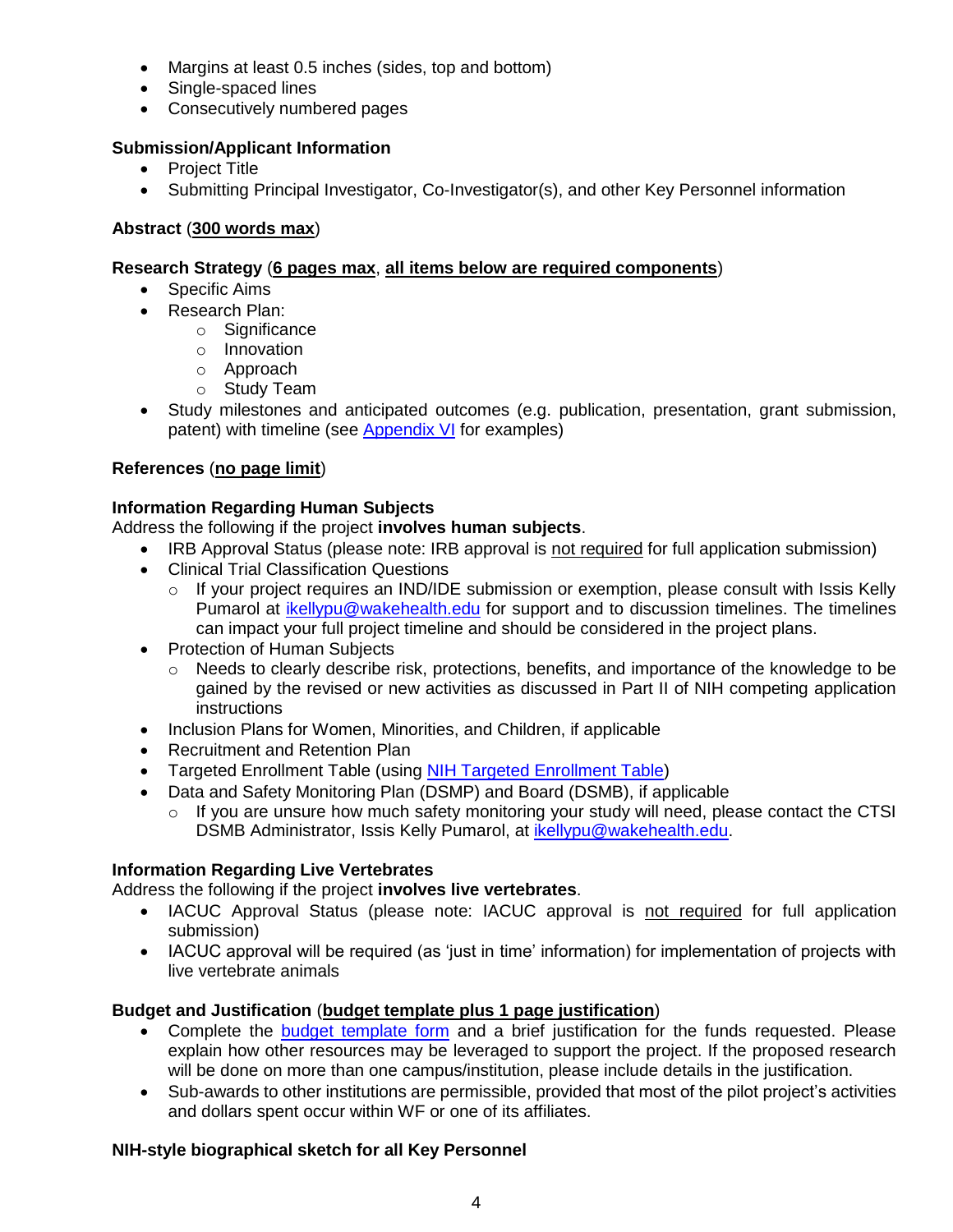### **Review Criteria and Process for Full Proposals**

- 1. An Administrative Review will be completed to verify all required components were submitted and formatting guidelines followed. **Applications that do not comply with guidelines will be automatically disqualified and will not be considered for review.**
- 2. Proposals that pass the Administrative Review are peer-reviewed by the WF Intramural Research Support Committee (IRSC), a Dean-appointed committee of selected expert faculty, using NIH review criteria and scoring. Budgets will be reviewed by both CTSI Administrators and IRSC for appropriateness. There will be separate review discussions for clinical science and basic science proposals.
- 3. Final award approval will be at the recommendation of CTSI Leadership.

### **Reviewers will score applications from 1 to 9 based on:**

- 1. Significance of the problem to be addressed
- 2. Innovation of the proposed solutions
- 3. Strength and breadth (interdisciplinary nature) of the investigative team
- 4. Methodological rigor and feasibility, with clear milestones
- 5. Generalizability: Likelihood the innovation will be broadly applicable and impact translational research or delivery of care
- 6. A reporting plan, whether the study yields positive or negative results
- 7. The likelihood that the investment will lead to external funding, publication, or a licensable innovation; early-career faculty involvement, race/gender inclusiveness of the research team; and inclusion of women, minorities, older adults, and children as potential study participants.

# **Budget Guidelines**

The project is one year beginning 07/01/21 and ending 06/30/22. Up to \$40,000 in direct costs may be requested.

# **Grant funds may be budgeted for**:

- Salary support for the PI or faculty collaborators (using NIH salary cap)
- Research support personnel (including undergraduate and graduate students)
- Travel, if necessary to perform the research
- Small equipment, research supplies, and core lab costs
- Other purposes deemed necessary for the successful execution of the proposed project

# **Grant funds may not be budgeted for**:

- Office supplies or communication costs, including printing
- Meals or travel, including to conferences, except as required to collect data
- Professional education or training
- Computers or audiovisual equipment, unless fully justified as a need for the research
- Capital equipment
- Manuscript preparation and submission
- Indirect costs

Awarded funds must be used to conduct the work proposed. All direct charges to this award must adhere to federal regulations and requirements regarding the use of CTSA funds. The CTSI reserves the right to revoke funding if it is determined that funds were not spent in accordance with the approved protocol. The general criteria for determining allowable direct costs on federally sponsored projects are set forth in 2 CFR Part 200: Uniform Administrative Requirements, Cost Principles, and Audit Requirements for Federal Awards (The Uniform Guidance).

### **Program Expectations**

Prior to funding, awardees will be assigned to a Research Navigator to: 1) assist with study initiation; 2) convene an initial meeting with the project PI, CTSI administrative personnel, and a senior CTSI leader to discuss the project and how CTSI resources can be leveraged for the pilot grant; and 3) monitor progress throughout the life of the study. If any significant issues arise, the study team will be required to work with the CTSI to determine solutions so that the study can be successfully completed (or in rare cases, terminated).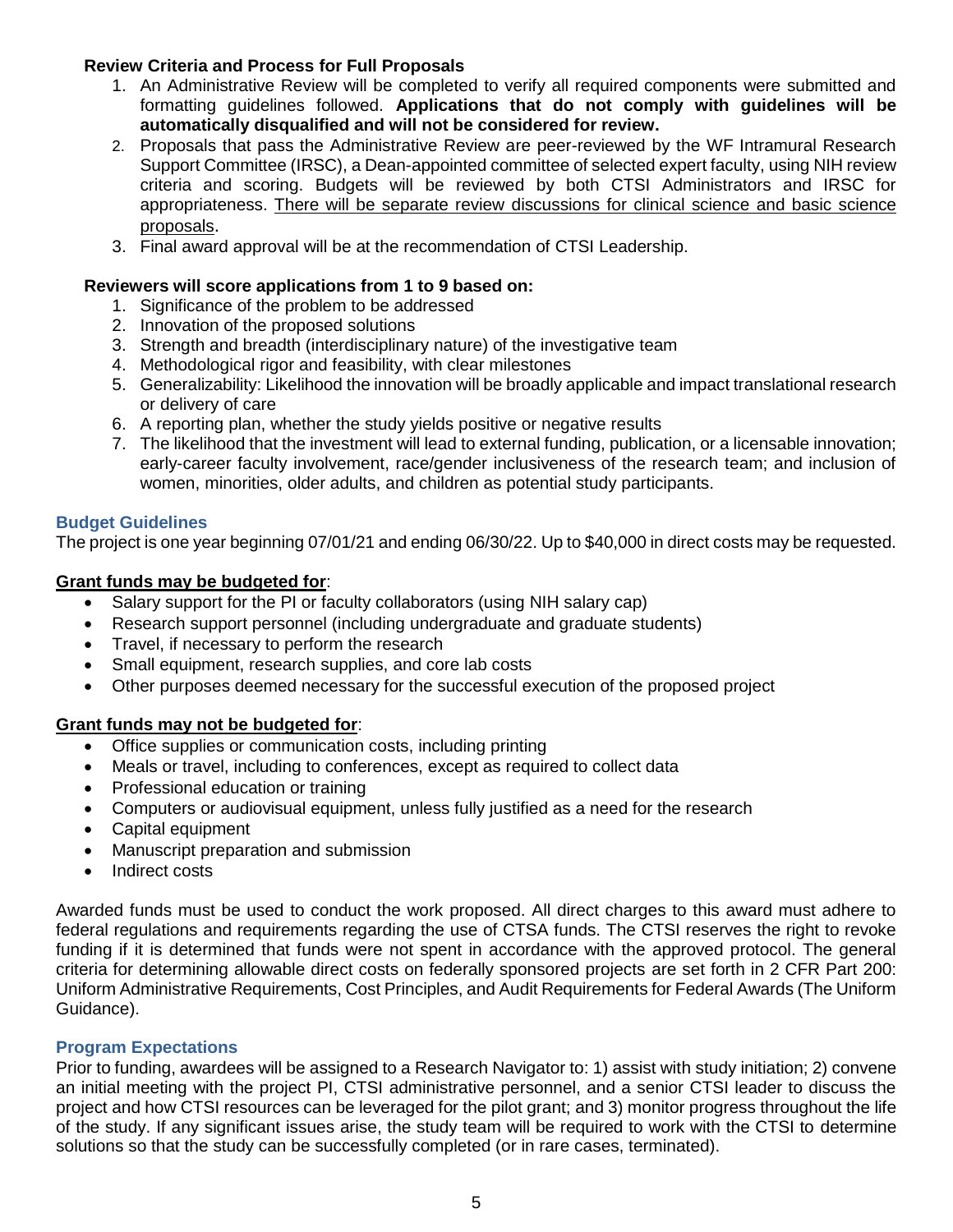# **Specific Deliverables**

- Participation in the study initiation meeting
- A formal progress report at 6 months
- Upon completion of the project:
	- $\circ$  Close-out report, with plans for implementing and disseminating innovations
- Presentation of findings at requested events (i.e. CTSI Seminar Series, Service Line Meeting, CTSI's annual External Advisory Committee meeting)
- Manuscript submitted within one year of the end of the pilot award
- Disclosure of 1) how results will be implemented and/or disseminated; 2) applications for extramural funding beyond the pilot grant; 3) what subsequent notification of funds occurred; and 4) related publications or significant collaborations resulted from the project, for a minimum of 4 years after completion of the award.

# **Other Guidelines**

- 1. Prior to receiving funds, research involving human subjects must have appropriate approval from the IRB. Either an IRB approval letter or an IRB response to a "Determination Whether Research or Similar Activities Require IRB Approval" must be submitted to the CTSI prior to funds being released. Human subjects must be reviewed in accordance with the institution's general assurances and HIPAA. All key personnel must have certification of training in the protection of human subjects prior to the start of the grant period.
- 2. Research involving human subjects must also have approval from the National Center for Advancing Translational Sciences (NCATS). NCATS has defined human subjects research (HSR) categories and determined the approval procedures per category. NCATS submission will be facilitated by the CTSI. Note: The study cannot be submitted to NCATS until **after** IRB approval has been given.
	- a. **Category 1**: Greater Than Minimal Risk studies and all [NIH-defined Clinical Trials](https://grants.nih.gov/policy/clinical-trials/definition.htm) i. Category 1 studies/trials require approval from NCATS to begin.
	- b. **Category 2**: Minimal Risk and Exempt Studies
		- i. HSR study is exempt and/or considered minimal risk by the IRB
		- ii. Category 2 studies must be submitted to NCATS, but do not require formal approval.
- 3. Prior to receiving funds, research involving live vertebrates must have appropriate approvals from IACUC. Either an IACUC approval letter or documentation on why activity does not require IACUC approval must be submitted to the CTSI prior to funds being released.
- 4. CTSI staff will work closely with funded teams throughout the grant period to monitor progress and, when necessary, provide assistance. A six-month interim progress report and a final progress report will be required. We expect PIs to report over the lifetime of the work the outcomes achieved due to the pilot award, e.g., subsequent external funding, publications, presentations, and patents.
- 5. All publications that are the direct result of this funding must reference: "Research reported in this publication was supported by the National Center for Advancing Translational Sciences of the National Institutes of Health under Award Number UL1TR001420. The content is solely the responsibility of the authors and does not necessarily represent the official views of the National Institutes of Health." Publications must also be registered in PubMed Central.
- 6. Any awardee who leaves his or her position should contact the CTSI to discuss plans for the project.

# **Grant Administration**

The Principal Investigator is responsible for the administration of grant funds.

# **Contacts**

Questions about your research project or the ePilot electronic submission system should be directed to Brittney Jackson at [britjack@wakehealth.edu.](mailto:britjack@wakehealth.edu)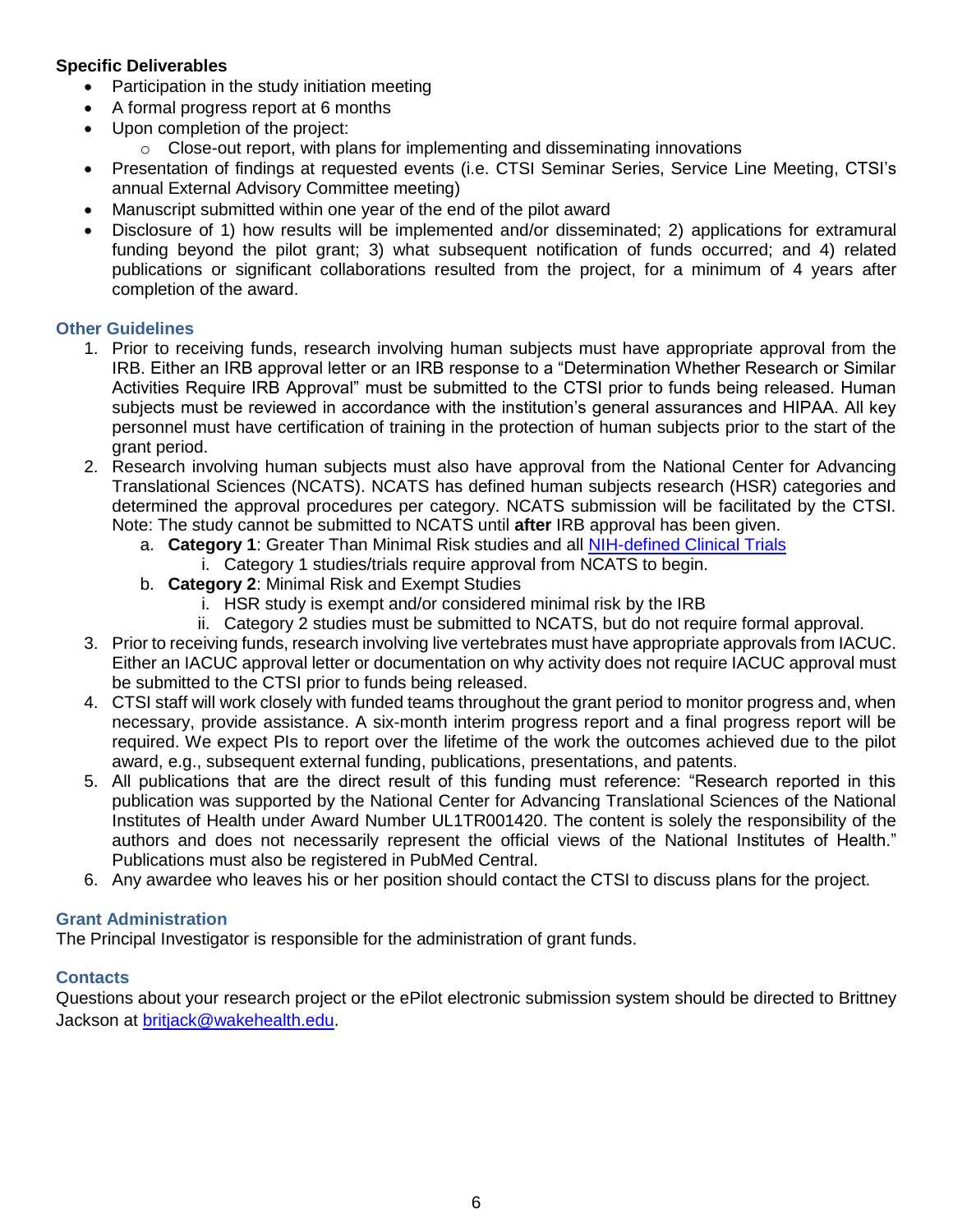#### <span id="page-6-0"></span>**Appendix I: Academic Learning Health System**

Quality, safety, and outcomes could be markedly improved if demonstrated best practices were universally adopted. However, the traditional health care system does not promote a culture of institutional learning to improve practices, apply research principles, evaluate change, or share best practices between systems to rapidly and widely disseminate innovations.<sup>1</sup> WF is transforming from a traditional structure to a new structure as an academic Learning Health System. In such a system, responsibility for improvement is shared among all stakeholders, who are organized both to deliver care and to continuously improve it. **A Learning Healthcare System integrates the clinical and research enterprises, and emphasizes real time learning, continuous improvement and** *translating "what we know" into "what we do"*. <sup>2</sup> This vision aligns with the national CTSA program's intent to promote and facilitate the evolution of CTSA hubs to the learning healthcare system model. Wake Forest CTSI defines an *academic* Learning Health System as "science, informatics, incentives, and culture are aligned for continuous improvement and innovation, with best practices seamlessly embedded in the delivery process and new knowledge captured as an integral by-product of the delivery experience."

The academic Learning Health System Pilot Award is designed to incentivize and support a broad range of research (exploratory studies, QI projects, evaluations of interventions, evaluations of barriers to implementing interventions) that either answer questions about how to create an academic Learning Health System, or where and how research is an intentional element in the transformation to an academic Learning Health System. Thus the purpose of this RFA is to stimulate *innovative research ideas that can transform the way we deliver care.*

#### **Definitions:**

A **Learning Healthcare System** is defined, by the Institute of Medicine, as a system in which, "science, informatics, incentives, and culture are aligned for continuous improvement and innovation, with best practices seamlessly embedded in the delivery process and new knowledge captured as an integral by-product of the delivery experience."<sup>3</sup>

**Translational science**, as defined by the NIH, "represents each stage of research along the path from the biological basis of health and disease to interventions that improve the health of individuals and the public. **Translation** is the process of turning observations in the laboratory, clinic and community into interventions that improve the health of individuals and the public — from diagnostics and therapeutics to medical procedures and behavioral changes. **Translational Science** is the field of investigation focused on understanding the scientific and operational principles underlying each step of the translational process." <sup>4</sup>

Projects that address the academic Learning Health System topic and are both generalizable and translational are strongly encouraged. These include, but are not limited to projects that:

- **Move QI / system change projects into publishable and generalizable research.** Examples: Test whether process changes that worked at WF also work at other hospitals; implement a tested quality improvement method at WF; increase the reliability of quality improvement initiatives by incorporating prospective non-randomized controlled trial designs or quasi-experiments (enhanced observational study designs), using staggered implementation, risk adjustment, or case matching approaches.
- **Import practices from other healthcare systems.** The challenges we face as a healthcare system are certainly not unique. We should learn from others who have managed the same challenges. Example: Import features of other healthcare systems -national or international- and adapt them for use in our system.
- **Test ways to engage clinicians in research**. Bringing together clinicians (who can identify healthcare delivery problems) and researchers (who can develop and test research questions) can lead to an evidence-based pipeline that moves clinicians' ideas into research and then back into clinical practice. Examples: Embed a researcher into a service line to find healthcare delivery problems we need to address with research. Invite clinicians to bring the top two clinical issues they have observed to a meeting with researchers ("Which process issues you have observed? What do you notice every time you deliver care to a certain group of people? Which questions would you test if only you could pull the data from the EMR?"). Test strategies to bring clinicians into clinical trials or other ongoing studies. The success of the clinician-researcher interactions might be measured via process measures such as the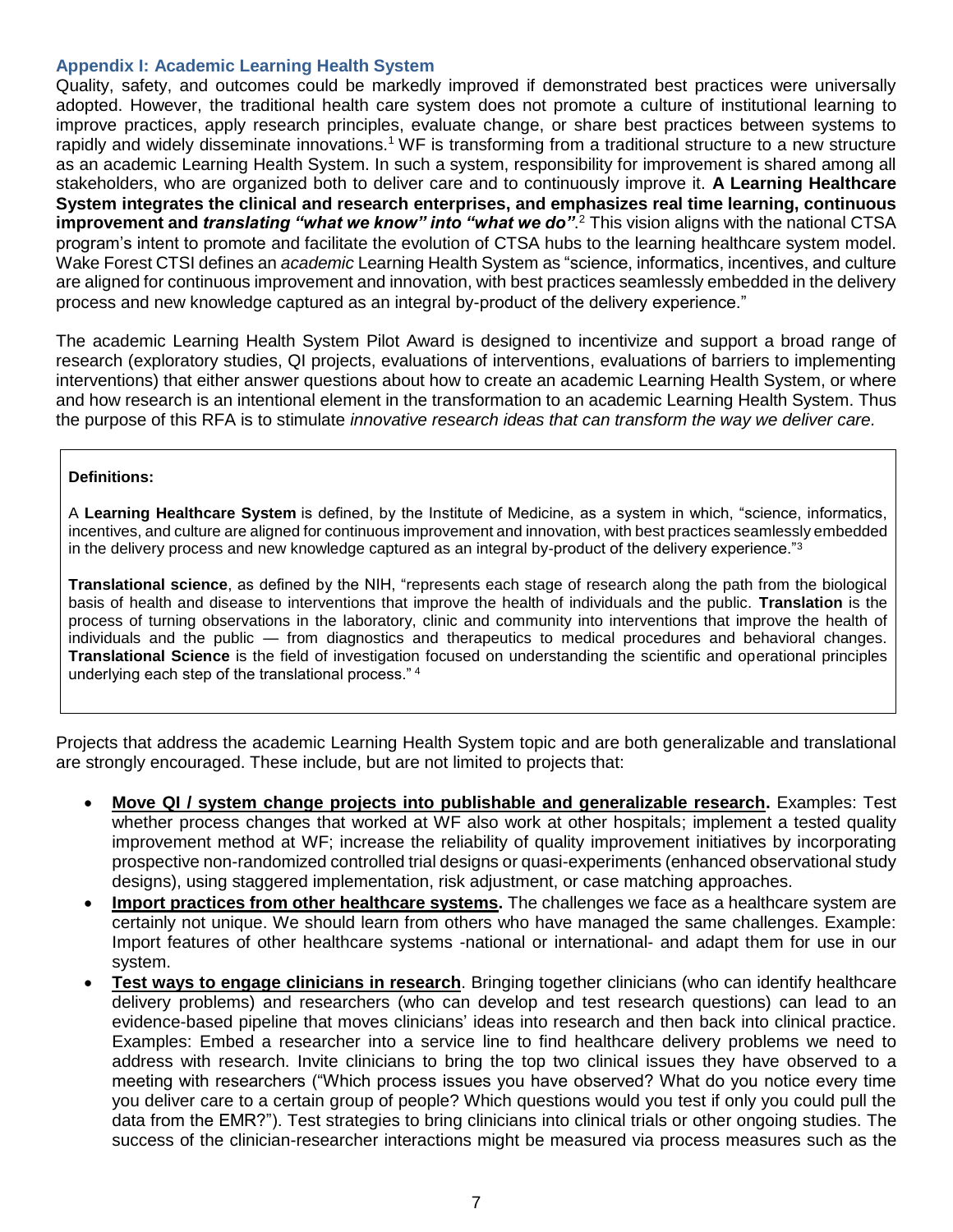number of ideas generated, or whether a clinical issue is turned into a research question that is explored further (e.g., results in a ticket to WakeOne for a data pull).

- **Engage patients and other healthcare stakeholders to influence research and improve care.**  Example: Engaging non-traditional research partners and incorporating perspectives beyond those of the research team – from topic selection to outcome selection and study design to conduct and dissemination of the results – can improve the utility of research for patients and providers. For example, one approach could involve capturing ideas from patients (or parents of patients) treated within our healthcare system, asking them about their concerns, and then rank ordering them (using the Delphi method). Items could be ranked as most pressing or most testable (e.g., medication list is not current on the patient printout; test results are shared with the patient through myWakeHealth before the clinician interprets them).
- **Test ways to change culture / form identity so that all faculty and staff understand that they are part of a Learning Healthcare System.** Example: Strategies could focus on education about research or evidence-based practice, institutional campaigns, or group discussions. For example, one approach might be to ask staff at department meetings to list how they are contributing to a LHS and to conduct a pre/post-test of clinicians and staff identifying as researchers after the intervention. Test strategies to develop and maintain a continuous learning culture, or strategies to align healthcare delivery incentives to support the Learning Healthcare System goals.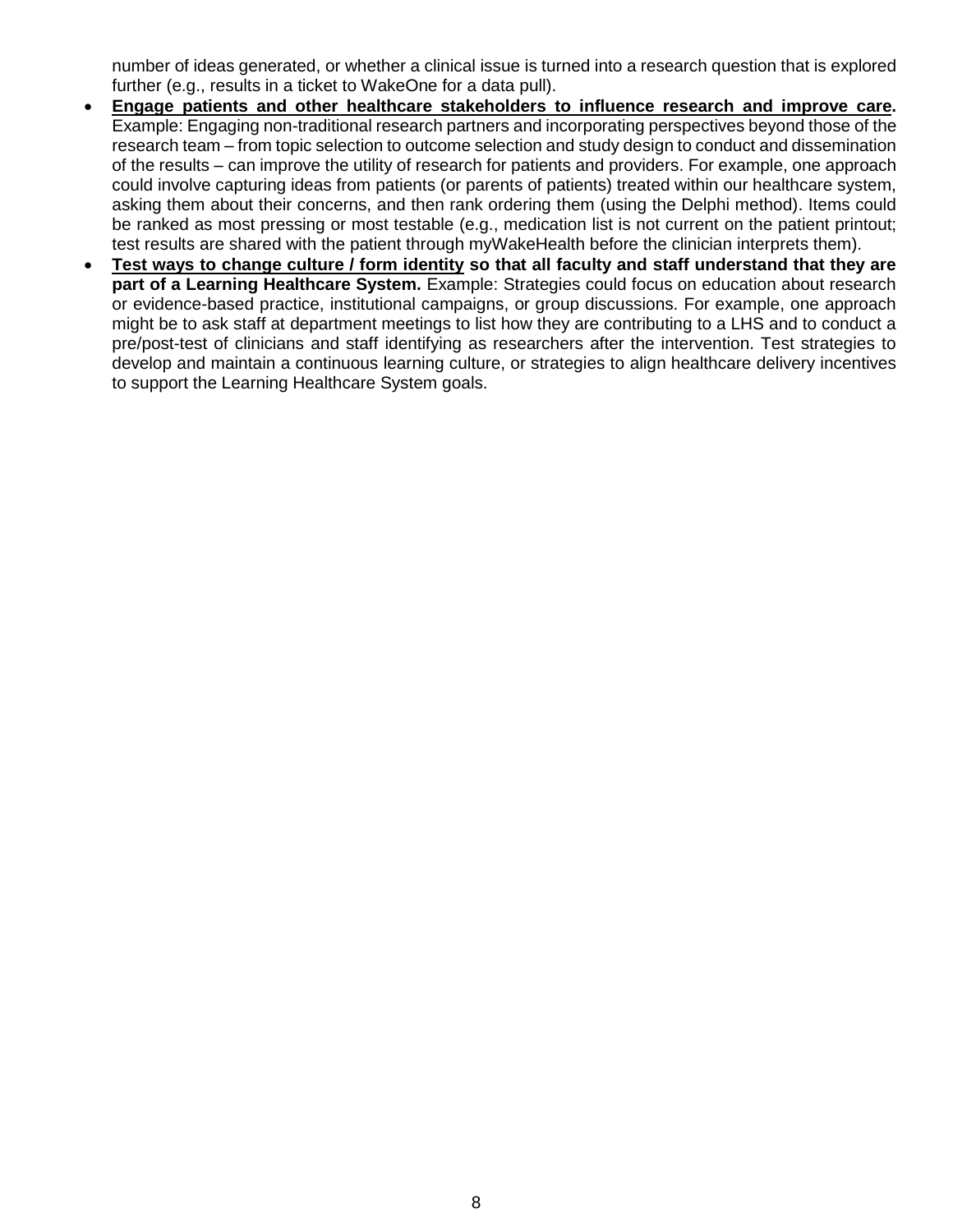## <span id="page-8-0"></span>**Appendix II: Biomedical Informatics**

The primary focus of a **Biomedical Informatics** project is to address gaps in knowledge or other barriers to translational research problems by leveraging one or more Informatics tools and methods.

A project focused on biomedical informatics is intended to evaluate strategies in one of the following areas:

- 1. Creation, evaluation, and implementation of Clinical Decision Support Systems;
- 2. Improving and evaluating electronic information capture and data flow of both clinical and patient derived data;
- 3. Development of improved analytical methods for clinically derived data;
- 4. Creation of informatics tools to improve population health management;
- 5. Creation, evaluation, or implementation of Biomedical Informatics tools and algorithms.

The project must be translational in nature and should help to close the gaps in establishing a true Learning Healthcare System.

Successful proposals will create, evaluate, or implement Biomedical Informatics tools and algorithms while providing a rationale for local relevance and potential for generalizability, explaining how the proposed project advances research in Biomedical Informatics, and identifying translational roadblocks that the proposed project will address and the anticipated benefits of overcoming them with the informatics.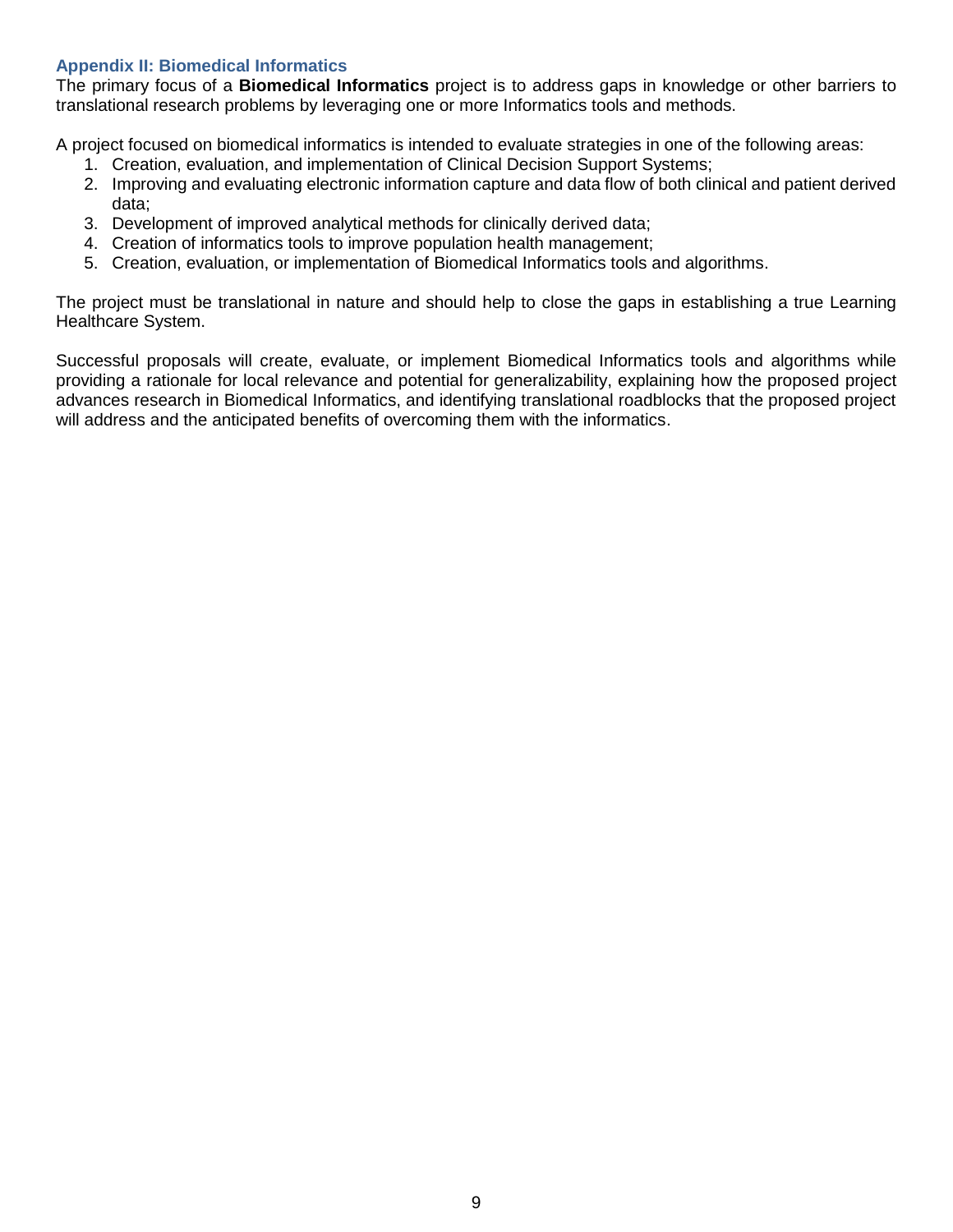#### <span id="page-9-0"></span>**Appendix III: Health Disparities**

Although scientific and technological discoveries have improved the health of the US population overall, some population subgroups continue to experience a disproportionate burden of disease. A **Health Disparities** project will focus on one or more health disparity populations, which include Blacks/African Americans, Hispanics/Latinos, American Indians/Alaska Natives, socioeconomically disadvantaged populations, and rural populations. This focus can be on health disparity populations as a whole, a single health disparity population, or a specific subgroup within a health disparity population.

Projects that merely focus on diseases or conditions that happen to be more prevalent or associated with greater morbidity/mortality in one or more health disparity populations, without the proposed work itself being directly focused on improving health disparities (i.e., specific risk/protective factors, disease progression, treatment response, or health outcomes for a particular health condition in one or more health disparity populations) are not a priority.

Successful proposals will focus on racial/ethnic minority populations, socioeconomically disadvantaged populations, and/or rural populations and explain how the proposed project advances Health Disparities research or our delivery of care to underserved populations.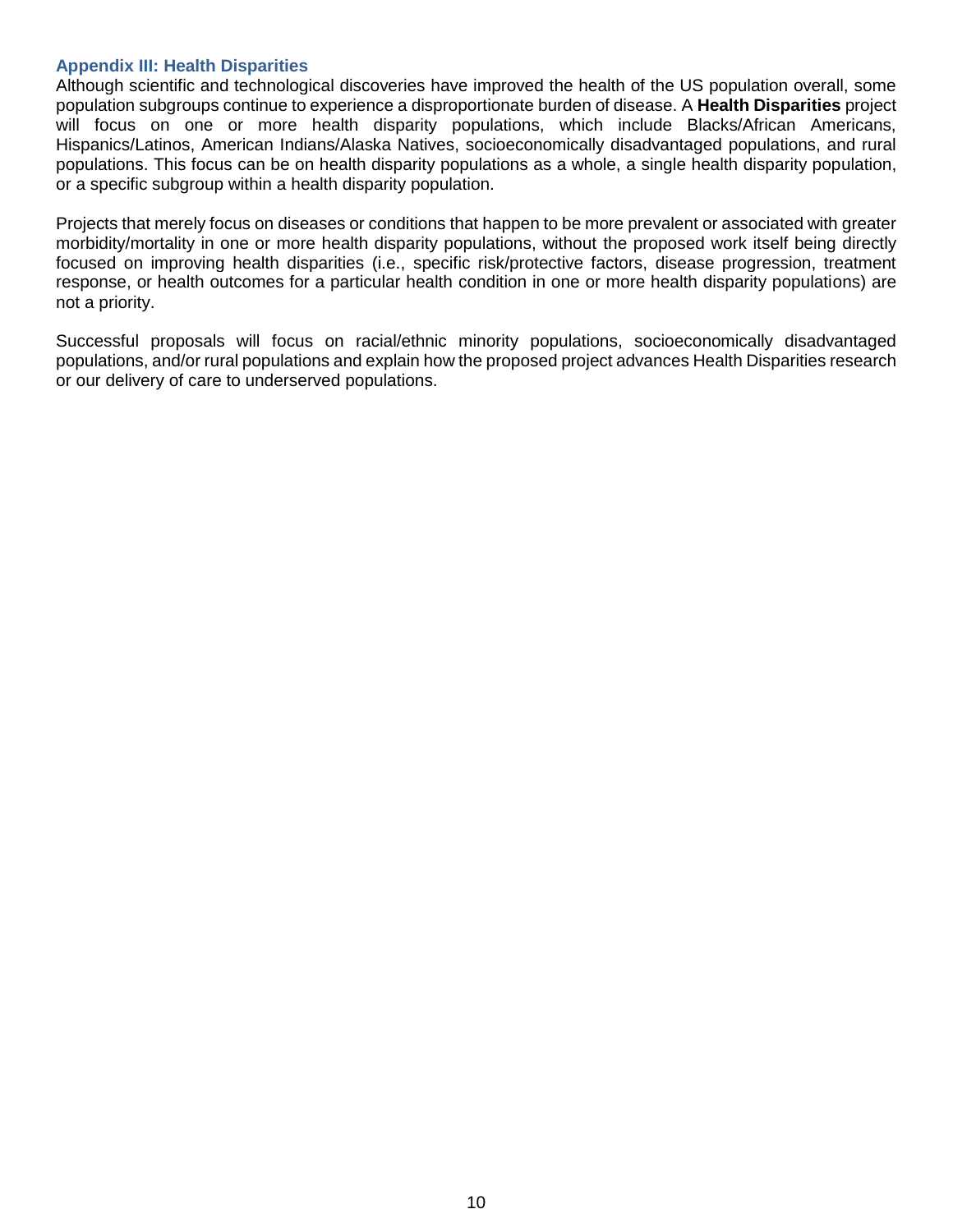#### <span id="page-10-0"></span>**Appendix IV: Implementation Science**

The primary focus of an **Implementation Science** award is support the development of methods to promote the dissemination, adoption, integration, and/or effectiveness of promising practices, strategies, and/or technologies in clinical and/or community settings. Implementation scientists are committed to closing the gap between "what we know" as scientists and "what we do" as practitioners. A pilot focusing on implementation science is intended to elicit proposals that evaluate different strategies for closing the research-to-practice chasm through the development and testing of tailored implementation frameworks, identification of organizational and community levers to facilitate translation, determination of the feasibility of new implementation models, identification of strategies for scale-up, and/or development of strategies to disseminate knowledge or practices to a broad audience.

Successful proposals should test a practice, strategy, or technology that can be used to foster the translation of "what we know" to "what we do".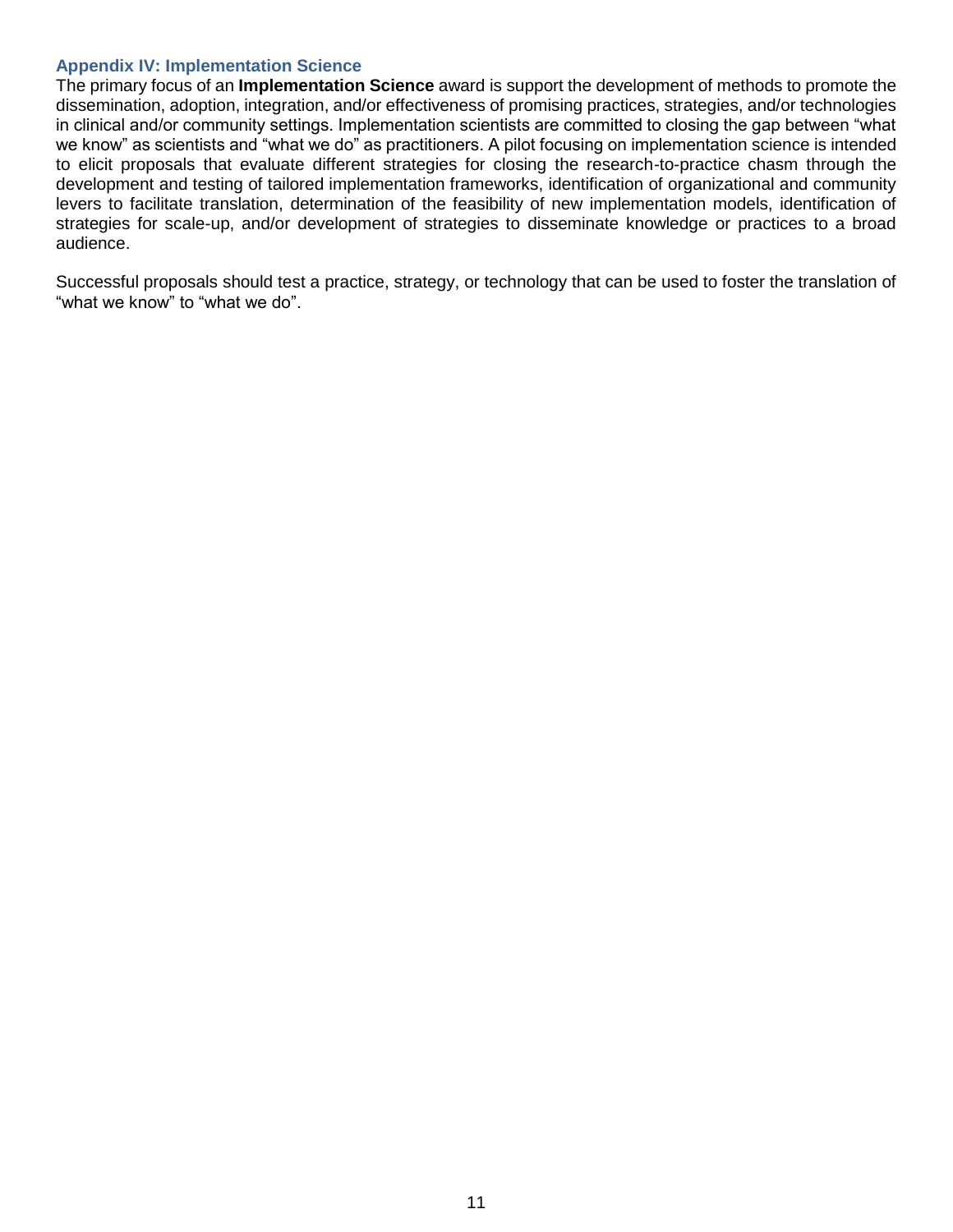## <span id="page-11-0"></span>**Appendix V: NCATS Approval**

Projects that meet the definition of human subjects research will require prior approval from the National Center for Advancing Translational Sciences (NCATS), the funding source of the CTSA grant. This means that no funds will be released to the award recipient until NCATS has provided approval.

### **The following items are needed for the NCATS submission by 05/07/21 (if an investigator is not ready to submit to NCATS by 05/07/21, their project timeline will not be altered to accommodate):**

- Project Information (i.e. submitting investigator, project title)
- IRB Approval
	- $\circ$  We do not require an initiated IRB application/approval by the Full Application Deadline; however, in order to submit for NCATS approval, certification of IRB approval is required. Therefore, we encourage draft protocols/consent documents be created as far in advance as possible. Notifications of funding will be sent by 3/10/21.
- Project Abstract
- IRB Approved Protocol
- IRB Approved Consent/Assent/waiver
- Protection of Human Subjects
- Inclusion of women, minorities, and children
- Recruitment and Retention Plan
- Targeted Enrollment Table
- Biosketches (PI and Key Personnel)
- Documentation of CITI certification
- Data and Safety Monitoring Plan
- IND/IDE Documentation, if applicable
- Budget and Budget Justification

Please note: additional documentation will be required if project is classified as a Clinical Trial.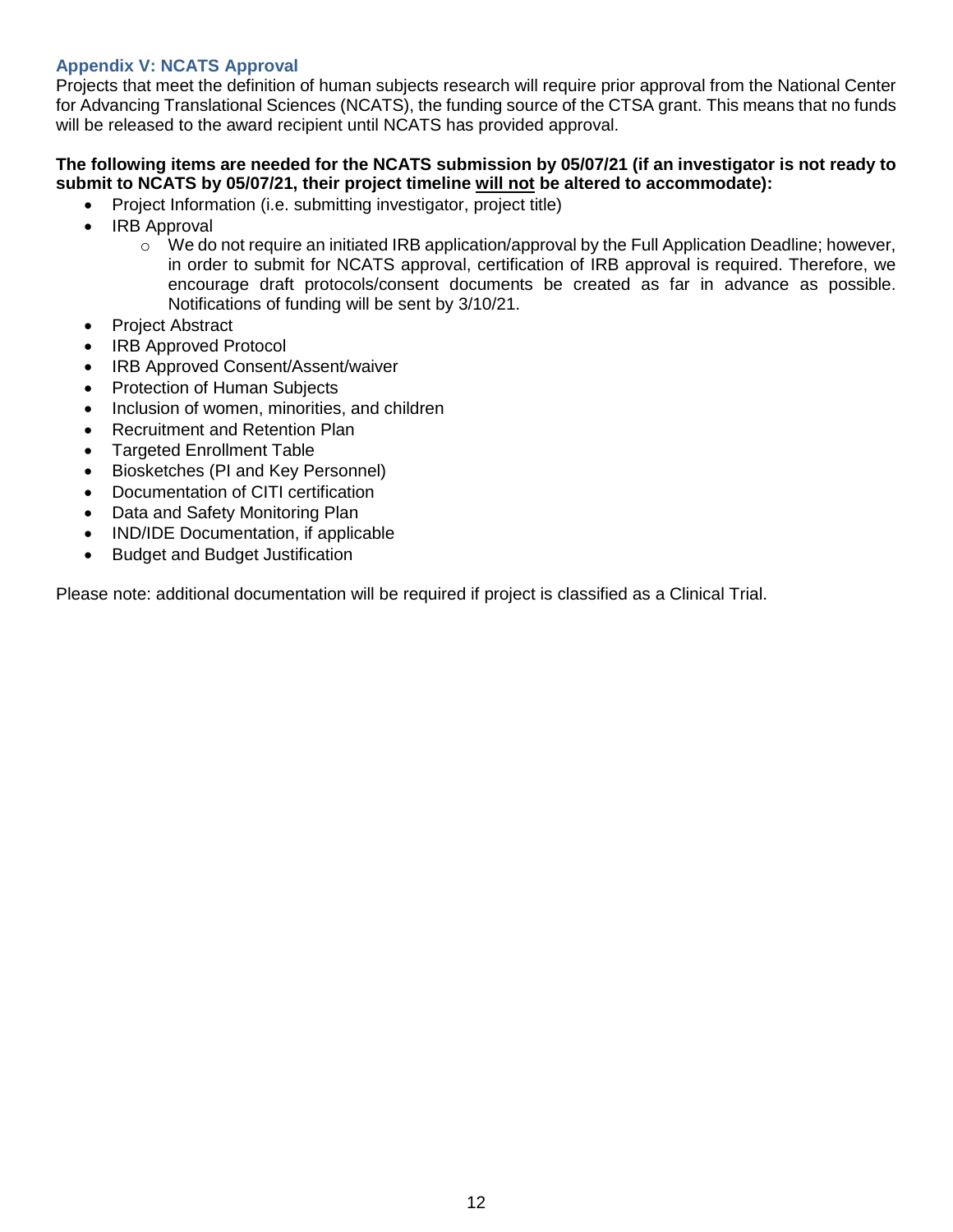### <span id="page-12-0"></span>**Appendix VI: Study Milestone Examples**

Below are examples of study milestones, outcomes, and timelines. However, these formats are not required.

#### **Example 1:**

- **Milestone 1 (0-1.5 months):** Milestone 1 Details **Outcome:** Outcome 1 Details
- **Milestone 2 (1.5-4 months):** Milestone 2 Details **Outcome:** Outcome 2 Details
- **Milestone 3 (4-6 months):** Milestone 3 Details **Outcome**: Outcome 3 Details
- **Milestone 4 (6-12 months):** Milestone 4 Details **Outcome:** Outcome 4 Details
- **Milestone 5 (8-12 months):** Milestone 5 Details **Outcome:** Outcome 5 Details

#### **Example 2:**

| <b>Timeline and Milestones</b> |   |   |   |   |   |   |    |   |   |   |    |
|--------------------------------|---|---|---|---|---|---|----|---|---|---|----|
| <b>Month</b>                   |   |   | 3 |   | 5 | 6 |    | 8 | 9 |   | 12 |
| Activity/Aim/Milestone 1       | Χ |   |   | Χ |   |   |    |   |   |   |    |
| Activity/Aim/Milestone 2       | Χ | Χ |   |   |   |   |    |   |   |   |    |
| Activity/Aim/Milestone 3       |   |   |   | x |   |   |    |   |   |   |    |
| Activity/Aim/Milestone 4       |   |   |   |   |   |   | X. | X | Χ | X |    |
| Activity/Aim/Milestone 5       |   |   |   |   | X |   |    |   |   |   |    |
| Activity/Aim/Milestone 6       |   |   |   |   |   |   |    |   |   |   |    |
| Activity/Aim/Milestone 7       |   |   |   |   |   |   |    | X |   | X |    |
| Activity/Aim/Milestone 8       |   |   |   |   |   |   |    |   |   |   |    |

#### **Example 3:**

| Aim | <b>Milestone</b> |  | Month 1-3   Month 4-6   Month 7-9   Month 10-12 |
|-----|------------------|--|-------------------------------------------------|
|     | Milestone 1      |  |                                                 |
|     | Milestone 2      |  |                                                 |

### **Aim 1 Anticipated Outcomes:** Detail

| Aim | <b>Milestone</b> |  | Month 1-3   Month 4-6   Month 7-9   Month 10-12 |
|-----|------------------|--|-------------------------------------------------|
|     | Milestone 1      |  |                                                 |
|     | Milestone 2      |  |                                                 |
|     | Milestone 3      |  |                                                 |

#### **Aim 2 Anticipated Outcomes:** Detail

| Aim | <b>Milestone</b> | Month 1-3 $\mid$ Month 4-6 | Month $7-9$   Month 10-12 |
|-----|------------------|----------------------------|---------------------------|
|     | Milestone 1      |                            |                           |
|     | Milestone 2      |                            |                           |

#### **Aim 3 Anticipated Outcomes:** Detail